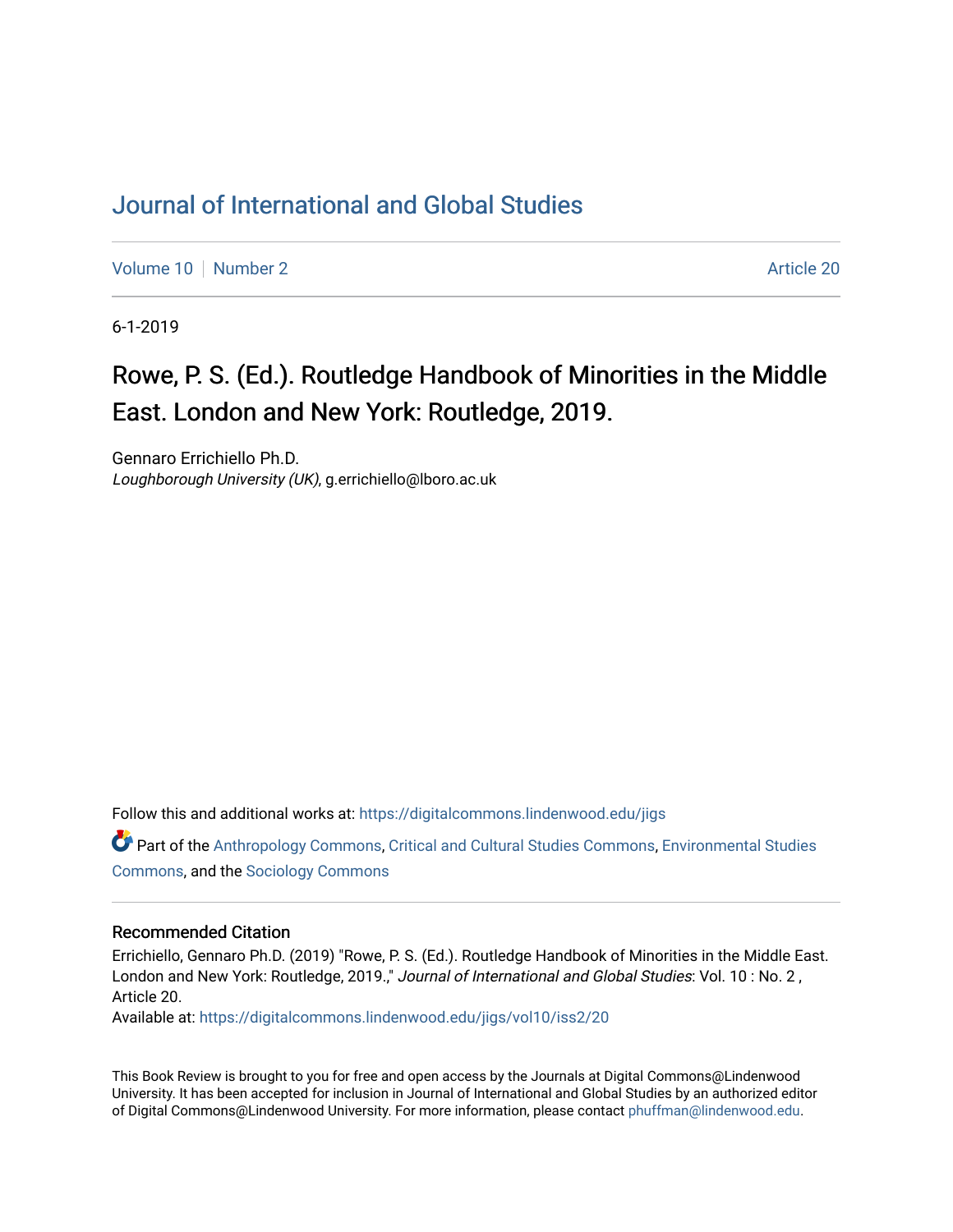## **Rowe, P. S. (Ed.).** *Routledge Handbook of Minorities in the Middle East***. London and New York: Routledge, 2019.**

Rowe's edited book on minorities in the Middle East focuses on the events that happened in the wake of 11 September 2001 and the subsequent wars and uprisings. These events shed light on the complexities of Middle Eastern societies as multi-layered and dynamic and in which different religious and ethnic groups live their everyday life close to the Arab and Muslim majorityin close proximity.

The establishment of Da'esh, the militant group that espouses a fundamentalist Salafi doctrine of Sunni Islam—also identified as the Islamic State of Iraq and Syria (ISIS) or the Islamic State (IS)—represented a turning point in Arab majority-minority relations. The group, identified by the UN as a terrorist organization, gained global prominence in 2014 and has claimed responsibility for numerous beheadings, executions, and violent attacks in Iraq and Syria. The Syrian refugee crisis that resulted from the waves of violence carried out by Da'esh between 2014 and 2016 brought to light (for Westerners) some of the complex histories and relations among majority and minority communities within the Middle East. This crisis shed light on the web of majority-minority relations among religious and ethnic groups in the region and the plight of those minority groups targeted for extermination or besieged by ethnic violence. The aim of this book, according to Rowe, is to introduce "the reader to the various communities in the Middle East that form minority populations, either in terms of their dispersion across many different states in the region, or as a proportion of the population in their own societies" (p. 2).

The common theme underpinning all chapters in the book is the idea of minorities' agency, or their ability to act "in their own right" (p. 7). The idea that minorities possess agency stands in contrast with the previous studies on minorities in the Middle East, which tended to stress nostalgic "references to forgotten kingdoms and lost histories [thus suggesting] that there is little more than historic interest in considering such minority communities. Their present agency is little more than a fading vestige of past glories" (p. 7). As Rowe puts it, "This book is aimed at addressing and emphasizing how minority communities have responded and acted in order to protect and safeguard their own past, present and future "in spite of crisis, persecution, or marginalization" (p. 7). The book is divided into four sections. Section one provides a discussion of majority-minority relations in the Middle East from a socio-political perspective. Section two focuses on the religious and ethnoreligious minorities in the region and on discussing their evolution and relations in some Middle Eastern states. Section three focuses on ethnic minorities and their demands and relation with the majority, and section four is devoted to discussing some contemporary issues, such sexual minorities and minorities in diaspora.

The introduction of the book focuses on the context and concepts aimed at helping the reader to clearly understand the different sections of the book. One of the main points discussed in the introduction relates to the concept of minority. It has come under scrutiny over the years and, in relation to the Middle Eastern societies, has been defined in different ways depending on the historical period. During the Ottoman Empire, for example, non-Muslim communities were not recognized as minorities, but "status differentiation between officially recognized Muslim and non-Muslim subjects" (p. 4) was pursued. Later, imperial powers, during the phase of colonization, "preyed on internal divisions within colonial states in order to 'divide and rule'" (p. 3). In other words, colonial powers "patronize[d] specific religious or ethnic groups as trusted client elites" (p. 3). The current notion of minorities resulted from the establishment of nation-states, in particular during the period of 'mandates' in the 1920s. It was at this time that "modern states began to employ the term minority for these populations, [and] the label acquired a more pernicious implication, resembling our use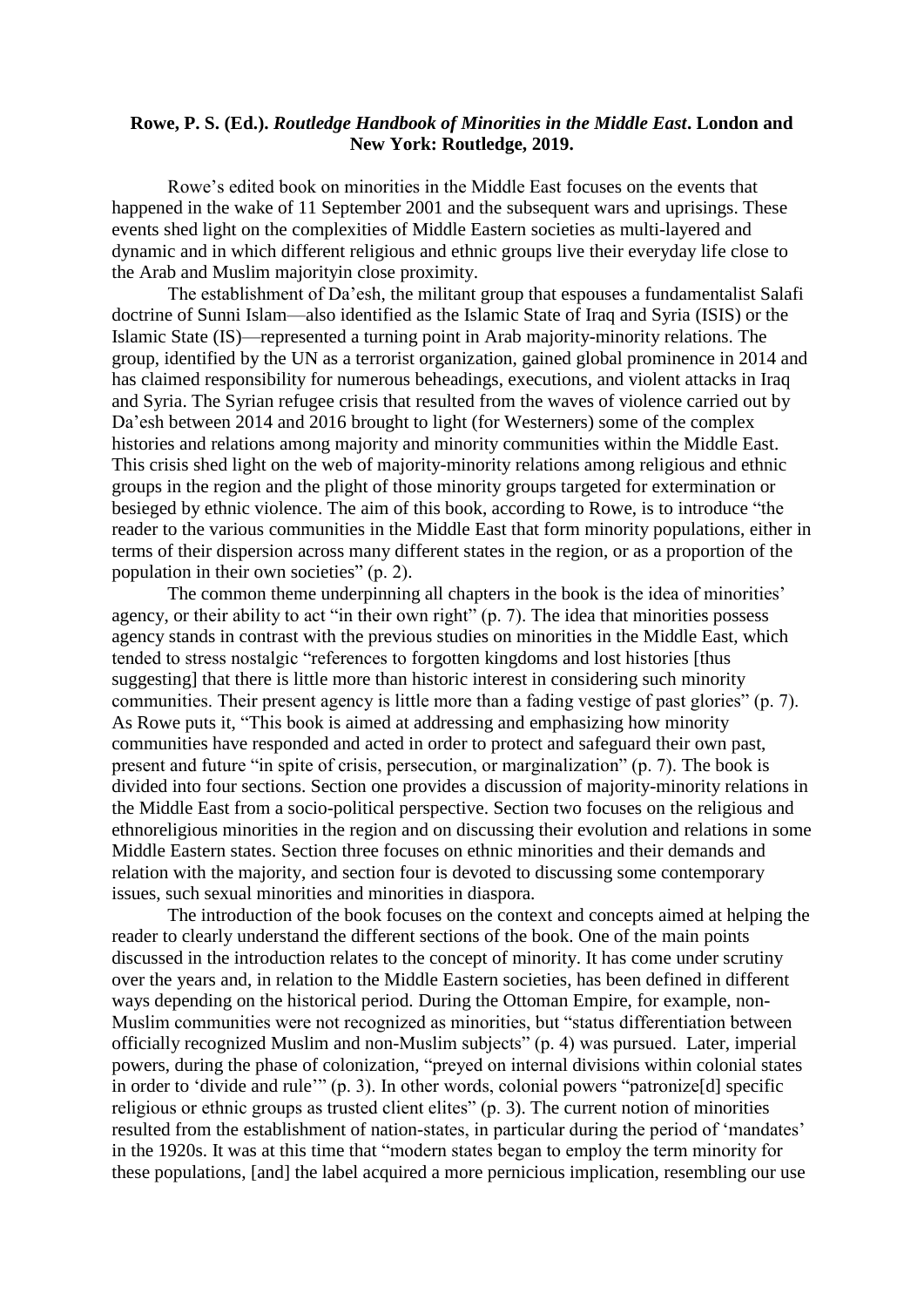of the term in refer to a juvenile who has not yet achieved full right as the adult majority" (p. 4). As Rowe argues, the use of the term 'minority' "is meant to convey the numerical distinction between Muslim, Arab, straight, and other "majority" populations and those of smaller cultural, religious, ethnic, or gendered communities. It is not intended to imply the subordinate status of any of these groups or the derivative nature of their activities" (p. 5).

Section one focuses on the notion of the 'minority' in Islamic thought and its evolution in light of the concept of nation-states and citizenship. In particular, classical Islamic theory considers some minority communities to be protected or *dhimmi*, meaning that they have protection and that some rights and responsibilities are granted. However, being a member of *dhimma* also entails having limitations imposed on the group's political or social status. The presence and role of minorities during the formative stage of Arab nationalism is discussed in chapter three, in which Haiduc-Dale notes that "Arab nationalism provided all Arabs, be they Muslim, Jews, or Christian, with a potentially shared sense of belonging within a single cultural group" (p. 43). Tadros, in chapter four, deals with the concept of Islamic citizenship in the post Arab revolts of 2010. In particular, the author focuses on new variations in the institutionalization of Islamic citizenship since 2011. Islamic citizenship is not a new phenomenon in the region (for example, Saudi Arabia, Iran and Sudan have long defined citizenship in this way). However, the enactment of different forms of citizenship in territories ruled by various Islamist factions has had a pronounced impact on religious minorities and religious pluralism at an unprecedented scale in the Arab world, contributing to major reconfigurations of their societies. (p. 55)

In chapter five, Kingston focuses on cultural minorities "who seek to entrench their rights as equal members of a national political community rather than as subordinate members of a political system that enforces differential rights based upon an individual's membership in a particular ethnic and/or religious community" (p. 60).

Sections two, three, and four are devoted to discussing pre-Muslim and post-Muslim minorities, ethnic minorities, and emerging issues, respectively. The notion of "pre-Muslim minorities" relates to the idea that the birth and expansion of Islam in the seventh century disrupted the social, religious, and cultural fabric of Middle Eastern societies, thus "promoting the immediate eclipse of pre-Muslim religions in favor of the dominant new order" (p. 8), but this understanding does not reflect the intermingling of religions and religious practices that actually occurred. One such an example is that of Yezidis, whose religion is a mixture "of indigenous practices and Islamic Sufism" (p. 8). They obtained worldwide visibility as the target of genocide of 2014. In Iraq, where Yezidis are concentrated, the Yezidis, "not having military or political power to engage in an insurgency to protect themselves and demand their rights to live in their own lands and participate the political life of the region, have been forced to leave the region amid a range of massacres" (p. 146). In chapter 11, Açikyildiz-Şengül argues the need to protect and safeguard this ethnic-religious minority because their extinction "will not only imply the end of the Mesopotamian culture, but will also mean that of the most important parts of the world's heritage will be erased from the surface of the Earth" (p. 155).

Post-Muslim minorities refers to the current divisions within the Islamic religion, where different religious groups have reclaimed their own existence and rights. One such a group is that of Bahá'í, who became very popular in Persia during the mid-eighteenth century. They are now present in most Arab countries. They consider themselves to be a numerical minority, but, as Cameron and Ghanea argue, in chapter 13, "they do not consider themselves a 'minority' in the sense of feeling separate from the rest of the population, seeking to establish a separate existence, or being entitled to special treatment" (p. 172).

Section three is devoted to discussing the issues of ethnic minorities "for whom linguistic and cultural distinctiveness is the primary marker" (p. 15). One such a minority